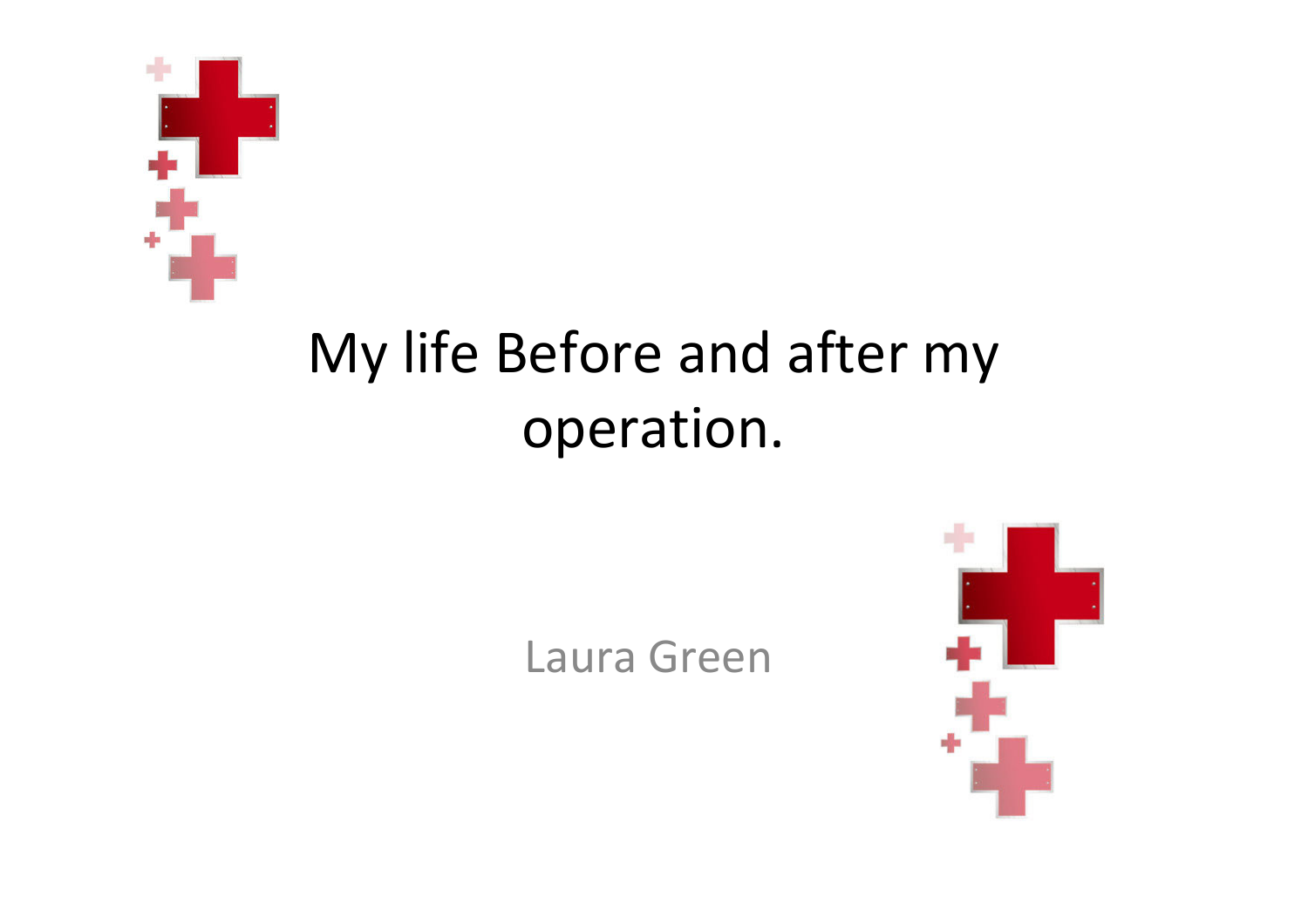I am here today, to speak to you about my experiences in Manchester Royal Hospital.

There where a lot of things I wasn't very happy with when I was in hospital, and I did not have a very nice experience.

- On my first day I was asked to be in for 11am but I had to call the hospital to make sure I had a bed. They did not have a bed available for me until 4pm, this made me very upset as I didn't know if I would be able to have my operation. Eventually they said there was a bed available but we had to wait for 3 hours until my bed was ready. We where stuck in the waiting room.
- That night we found out that there was M.R.S.A on the ward I was staying on. This was very worrying as I was having major surgery the next day.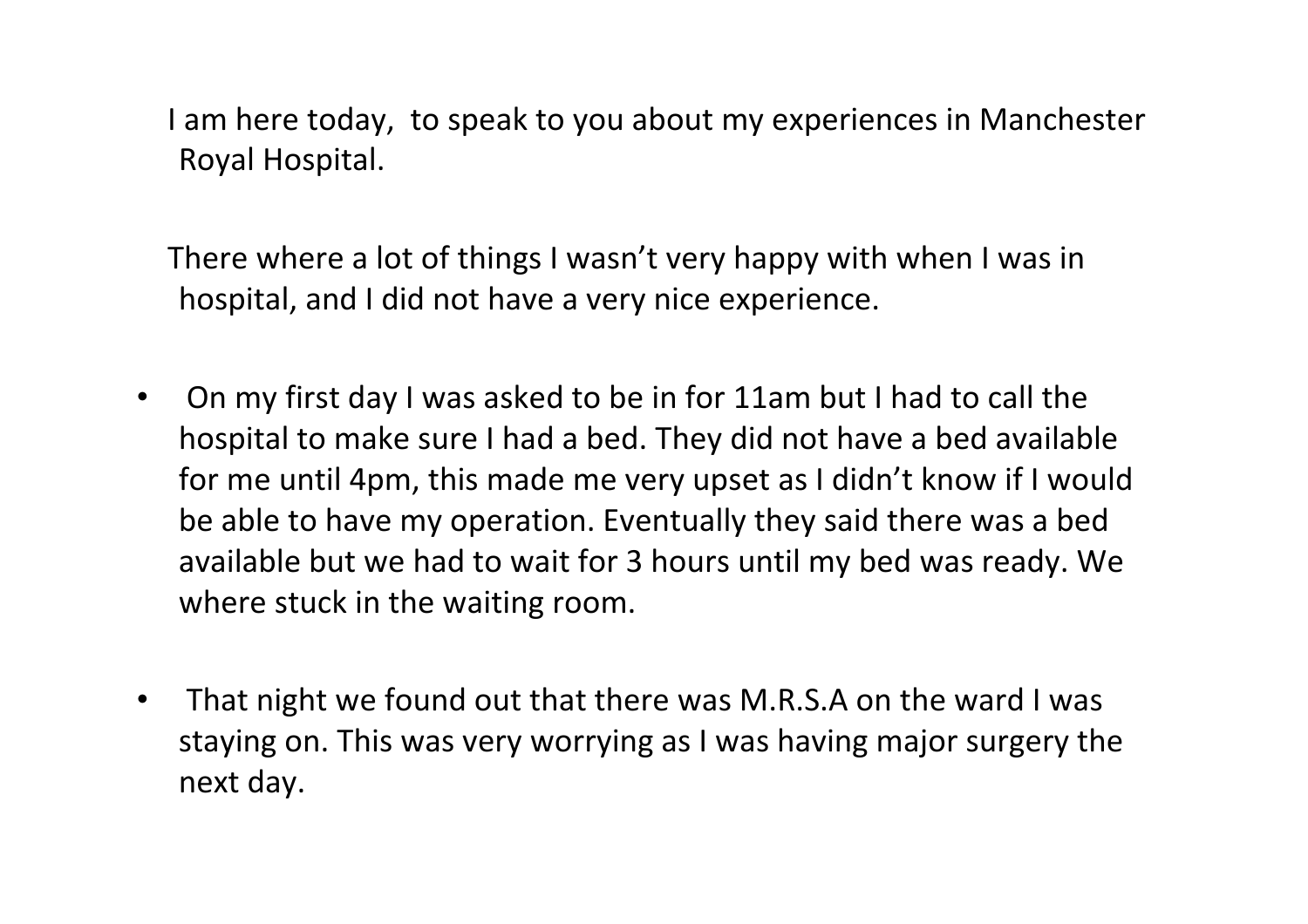- The next day I went down for 9 hours open heart surgery, it went well.
- I was in intensive care for 3 days, where I was looked after very well.
- I then went back onto the ward, where things where very different, the next 8 days where very bad, if it wasn't for my mum staying with me through my recovery, I don't think I would have made it through.
- I had a health passport that nobody bothered to look at right in the front of my file.
- Nobody was there to help me pour my drinks or feed me as I had drips and drains. It was hard for me to move.
- My mum was helping other people on the ward because they needed help to.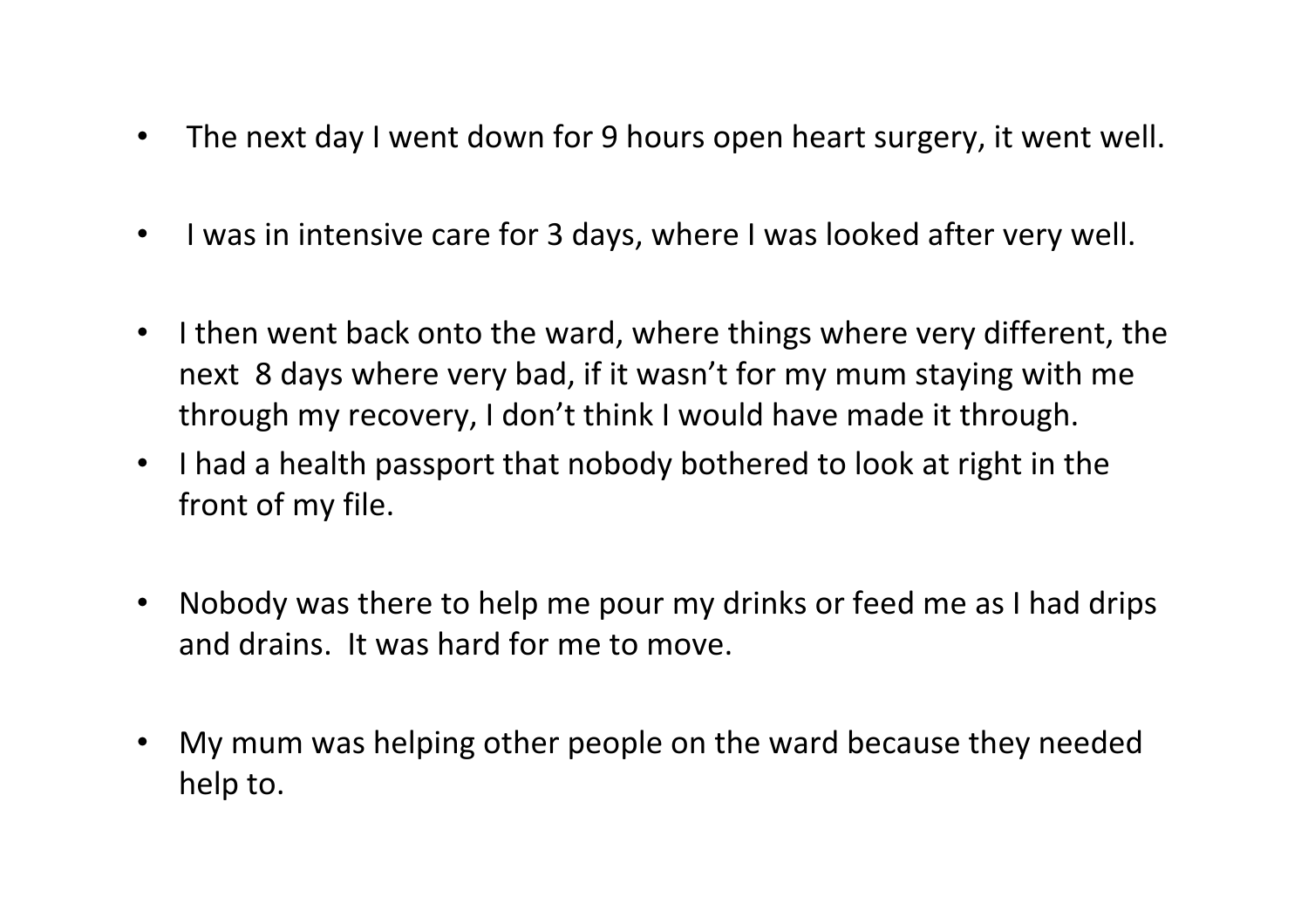• I was due on my period, my mum expressed this very clearly, she told them I am very sick when I have a period, and they assured my mum that injections to stop me being sick had been put into place. When I came on my period I started to be violently sick, again it was my mum who had to see to me, she tried five times to get a nurse to give me an injection to stop me being sick because of my wound.

• On my first day getting out of bed it took a nurse and my mum to help me to the toilet, when we got there the toilet seat was full of dried fee-sees, the nurse had to leave me with mum to get something to clean the toilet, my knees buckled and I nearly fell over.

• My mum had gone to get a coffee, the nurse came whilst my mum was away, she got me out of bed to put me on the weighing chair, but forgot to put the break on it and I fell over as I went to sit down.

• The doctors took my drains out too soon, this lead to me getting fluid on my lungs, and having to have an emergeny operation on the ward. Both me and my mum where in a lot of distress, it was very painful and scary.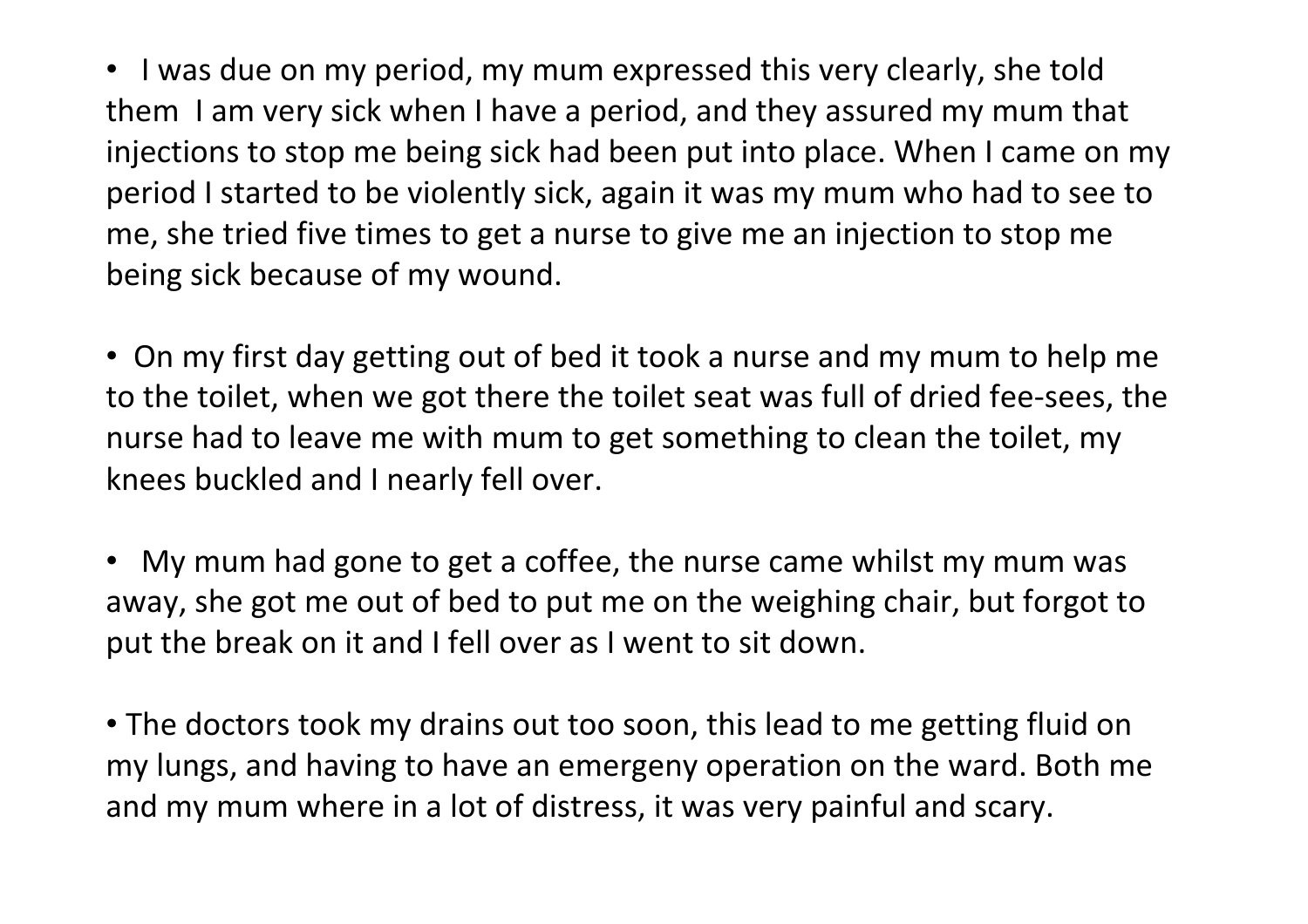• A few days later they moved me in to a side room, the room had not been disinfected and another patient had just been moved out of there with M.R.S.A, again there was fee-sees on the toilet. My sister had to make a formal complaint, I was then moved back out of that room so they could disinfect it.

## How I think it could change.

- More organisation, making sure all patients due to have an operation have a free bed and a set time to get in to hospital, so nobody is waiting around.
- Patients with M.R.S.A should not be on any ward with vulnerable patients,
- Nurses should pay more attention to patients and their needs.
- Nurses should check health passports more often.
- Nurses should only be on duty to one ward not 2 or 3. That way they can pay attention and be more helpful to patients.